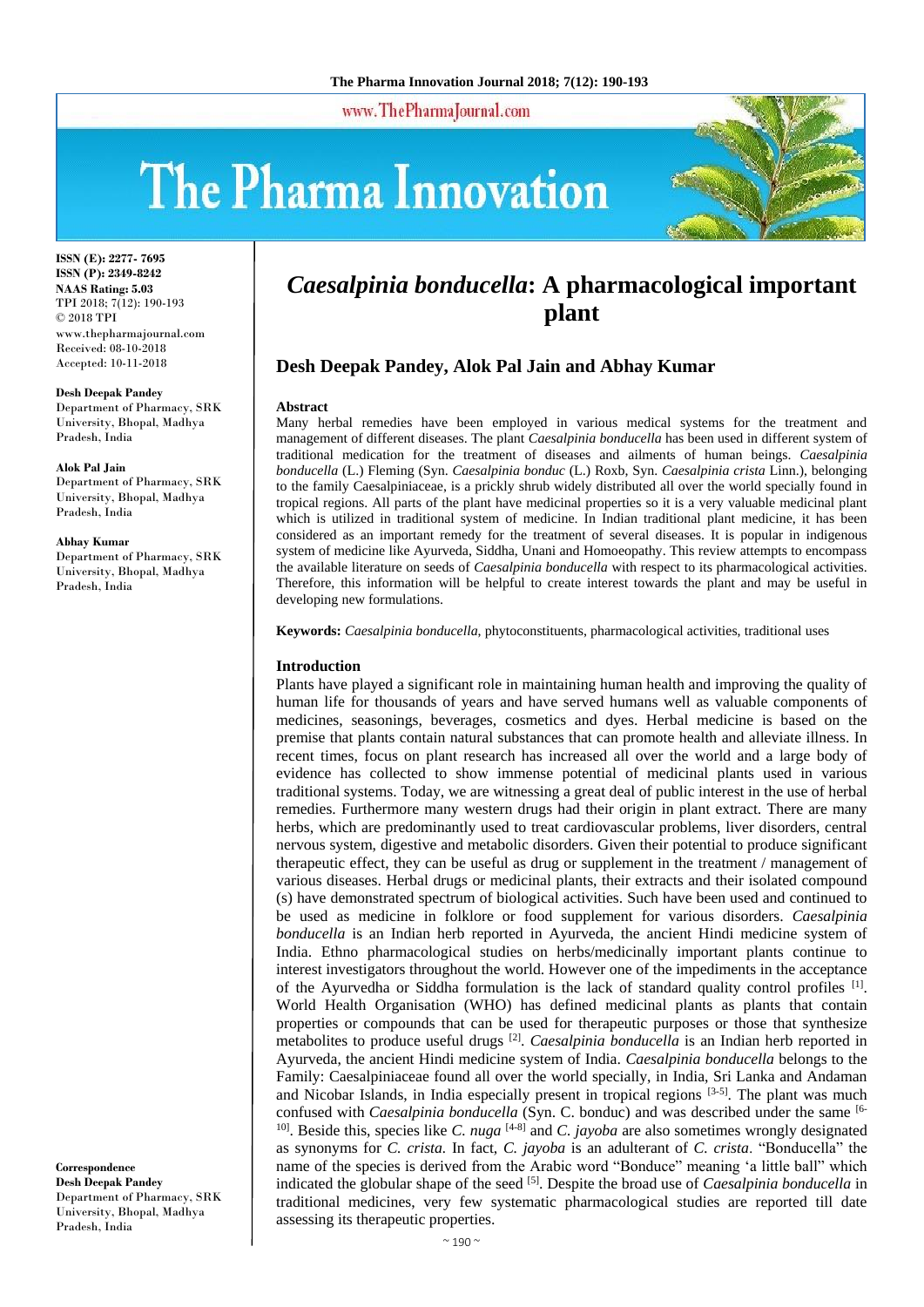In this review article, effort has been taken to collect and compile the details regarding *Caesalpinia bonducella* this will be useful to the society to venture into a field of alternative systems of medicine.

# **Traditional/Ayurvedic Utilities**

It is used in vast range of diseases. It is the best panacea for abdominal pain due to flatulence, as it effectively alleviates the vata dosha. The powder of its roasted seeds with ghee mitigates the condition and relieves the pain. During postpartum period, the abdominal pain is eliminated with the roasted seed powder, asafoetida, ghee and little amount of salt. The seeds powder, given with milk, controls the diarrhea. The skin of the seed being astringent is beneficial as a medicament for diarrhea, dysentery and colitis. In worm infestations, the juice of its leaves or powder of its roasted seeds is given along with palasa, amra and haridra. Latakaranja (combination of its roasted seeds powder and pippali (1:1) with honey) is the best medication for malarial fever. The combination of its roasted seeds powder, pippali (1:1) is given with honey, approximately 0.5 gm., three times a day for 3-4 days duration. Another combination recommended for malaria is the powders of marica and latakaranja (Sakra vati). The splenic enlargement due to malaria, responds well to latakarnja. The leaves fried in ghee, eliminate vata and relieve constipation, hence valuable in piles. The seeds are stimulant to the uterus, improve the menstrual discharge in Oligomenorrhea and reduce the pain in lower abdominal region. The skin of the seed is extremely beneficial in the treatment of leucorrhea. The seeds also render contraceptive activity. Latakaranja is used as a bitter tonic. It is also a useful remedy for cough and asthma, as it alleviates the Kapha dosha. For this purpose, the tender leaves (fresh juice) are given along with the honey to ward off the mucous secretions. The oil prepared from the leaves, is a valuable nervine tonic.

# **Reported Pharmacological Activity Antidiabetic activity**

It is used as traditional medicine for treatment of diabetics. Indian tribal people use it for blood sugar control. The powder of seed kernel of this plant is used by the local people of Assam for the diabetes treatment. The seed possesses antidiabetic and antihyperlipidemic activity. When the extract is taken orally (300 mg/kg) it causes ant hyperglycemic action by blocking the glucose absorption and decreases the BUN levels on large scale. The extracts lowered the LDL level and elevated cholesterol in diabetes induced hyperlipidemia<sup>[11, 12]</sup>.

# **Abortifacient activity**

In rural India, the seeds of *C. bonducella* are used traditionally in the fertility regulations in females. The leaves are utilized as an emmenagogue and to smooth out the delivery in pregnant women. The mixture of seed powder of *C. bonducella* and sesame oil brings about abortion. It means that the plant has abortifacient activity [13].

# **Antioxidant activity**

The chloroform extract of *Caesalpinia bonducella* shows antioxidant activity. The ethanolic extract of *C. bonducella* possesses natural antioxidant activity. The ethanol and methanol leaves extract of *Caesalpinia bonduc* indicated free radical scavenging activity i.e. antioxidant activity against DPPH (1, 1-Diphenyl-2, Picryl- Hydrazyl). The *C. bonducella* contains flavanoids and phenolic compounds and the antioxidant activity of it may be due to them. *Caesalpinia bonduc* Roxb seed contains noticeable amounts of polyphenolic substances that posse's powerful [14].

# **Analgesic and anti-inflammatory activities**

The activities were studied by hot plate method and acetic induced writhing response to albino mice and different doses of ethanolic extracts were given to them. The consequences observed confirm that *C. bonducella* has analgesic and antiinflammatory activities. It may be due to the presence of phenols, tannins, oils, glycosides, saponins and flavonoides. It was observed that the action was dependent on proportion of doses. The seed oil of *C. bonducella* is good source for analgesic and anti-inflammatory agent [15, 16].

# **Antipyretic activity**

The seed oil of *C. bonducella* is good source for antipyretic agent [16].

# **Antifilarial activity**

The extract of seed kernel of *C. bonducella* indicated macrofilaricidal, microfilaricidal, and female-sterilizing effectiveness against *L. sigmodontis*. It showed microfilaricidal and female-sterilizing effectiveness against B. malayi in animal models. It has proved that the plant has the potentiality of new antifilarial drug [17].

# **Anticonvulsive activity**

Traditionally *C. bonducella* seed oil plays very important role in treating convulsions. The petroleum ether extract of seed kernels of *C. bonducella* was analyzed for its anticonvulsant effect in different experimental animal models. To assess anticonvulsant activity, MES (maximal electro shock), PTZ (Pentylenetetrazole), picrotoxin and strychnine -induced convulsions models were used. Diazepam was applied as a standard reference for all models. But in MES phenytoin was utilized as a standard reference. Medium and high doses of petroleum ether extract of *C. bonducella* (600 and 800mg/kg) indicated noticeable anticonvulsant activity. It may be due the presence of proteins, saponins, carbohydrates, homoisoflavone and sterols [18].

# **Antibacterial activity**

The methanol extracts and chloroform, ethyl acetate and pet. ether fractions of the *C. bonducella* leaves with different concentrations (300, 500, and 800 μg/disc) against four grampositive and five gram-negative bacteria are assessed. It was noticed that the 800 μg/disc concentration shows better activity against all bacteria. Only chloroform extract with all concentrations exhibited better antibacterial activity against all bacteria<sup>[19]</sup>.

#### **Antidiarrhoeal activity**

As traditionally the use of this plant is made to treat diarrhea, its antidiarrhoeal activity is also supported by the methanol extract of *C. bonducella* leaves [19].

#### **Antimalarial activity**

Cold ethanol, aqueous and hot ethanol extracts of seeds of *Caesalpinia bonducella* showed 56%, 65% and 76% growth inhibition of *P. falciparum* respectively. It supports antimalarial activity of *C. bonducella*<sup>[20]</sup>.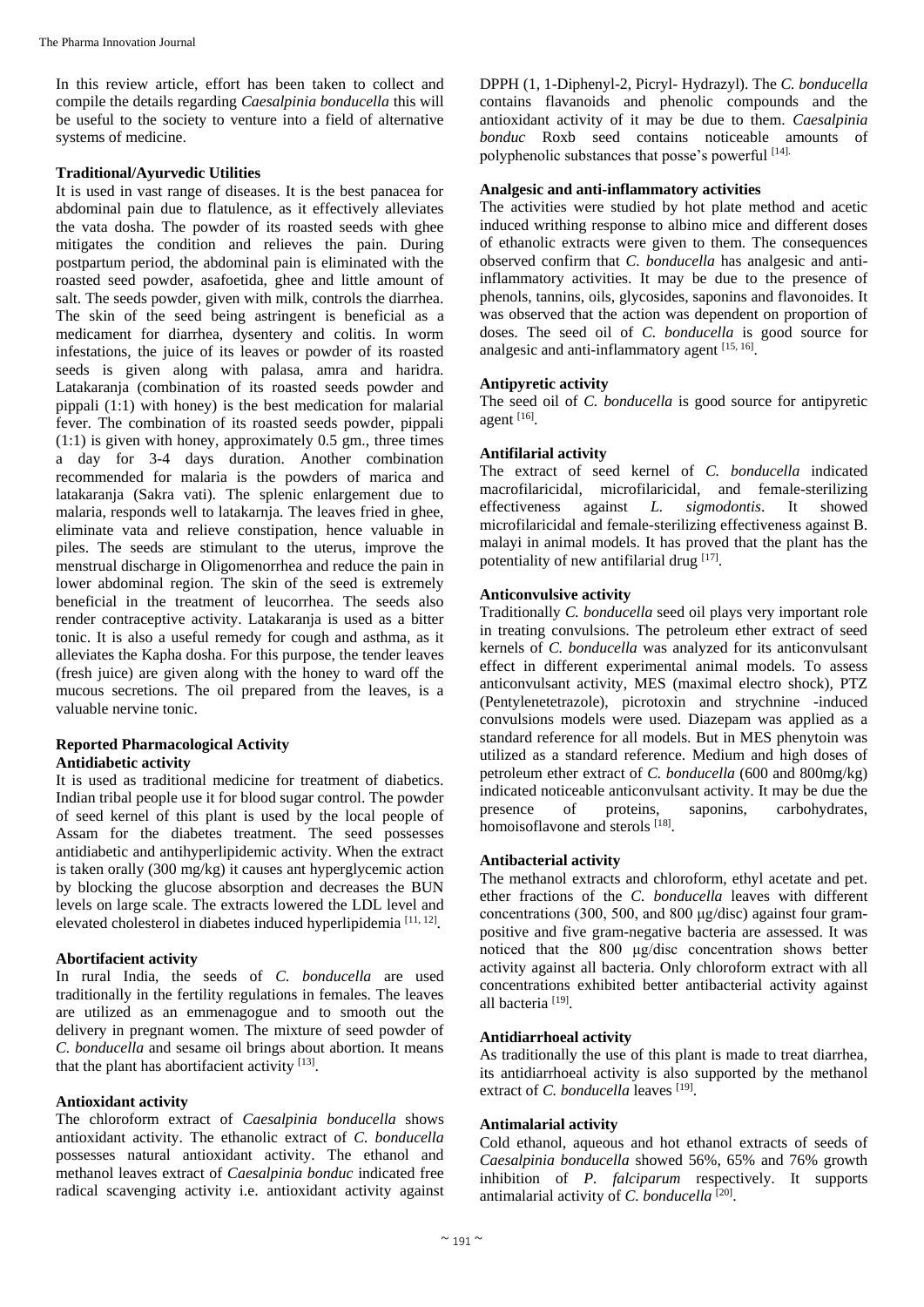# **Antifungal activity**

The aqueous and ethyl acetate extracts of *C. bonducella* seeds show high to moderate antifungal activity against *Alternaria solani, Fusarium oxysporum, Candida albicans* and *Aspergillus niger*. It indicates *C. bonducella* possesses a potential to control important fungal pathogens. It may be due to the presence of several bioactive molecules that include oils, saponins sterols, glycosides, tannins, alkaloids, phenols, resins and flavonoides in seeds of *C. bonducella* [21] .

# **Antispermatogenic activity**

The treatment of aqueous seed extract of *C. bonducella* decreases sperm density in male albino rat. It indicates antispermatogenic activity of *C. bonducella*. Seeds may be secure and effective contraceptive [22].

# **Antitumor activity**

The methanol extract of *C. bonducella* leaves was assessed for the antitumor activity in Ehrlich ascites carcinoma (EAC) bearing Swiss albino mice. It caused noticeable reduction in the volume of tumor, packed cell volume and viable cell count and it extended the life of EAC- tumor affected mice. It is observed that MECB plays very important role antioxidant and antitumor activity in EAC- affected mice. In the stem bark of *C. bonducella*, the quantities of phenolics and flavonoides are abundant which is responsible for its antiinflammatory anticancer activity<sup>[23]</sup>.

# **Antiulcer activity**

The aqueous extract of *C. bonducella* played very important role in curing ulcer and show antisecretary effect. There is scope to use this plant to treat gastric disorders. The extract also noticeably decreased the gastric volume, total and free acidity, and raised the pH of the gastric fluid. The existence of saponins, alkaloids, triterpenes, flavonoids, steroids and tannins was detected in the aqueous extract of CBD and it was found that flavonoides possessed anti-ulcer activity. The methanolic extract of *C. bonducella* (Linn.) Flem. leaves have considerable anti-ulcer activity [24].

# **Antipsoriatic activity**

Traditionally *Caesalpinia bonducella* leaves are used to treat psoriasis in Malabar region<sup>[25]</sup>.

# **Immunomodulatory activity**

The assessment of immunomodulatory potential of ethanolic extract of seed of *C. bonducella* caused noticeable increase in percent neutrophil adhesion to nylon fibers. There was also a dose dependant increase in antibody titer values. Myelosuppression in cyclophosphamide drug treated rats was prevented by the extract. *C. bonducella* contain immunomodulatory activity and it can be used to prevent autoimmune ailments [26].

# **Anticataract activity**

The ethanolic extract of seed Kernals of *Caesalpinia bonducella*. (L) Fleming has Anticataract and antioxidant activities, which might be useful to prevent or slowing the progress of cataract. The extract reduced opacity and tissue malondehyde (MDA) level and raised catalase and superoxide dismutase (SOD) activities. There was increase in water soluble protein levels and total proteins [27].

# **Anthelmintic activity**

Helminth is gastrointestinal disease caused by *Pheretima* 

*posthuma*, *Ascardia galli, Perionyx excavates* and *Amplostoma caninum*. The parasites have become more resistant to commercial anthelmintic. Besides the scarcity and high cost of medicines led to the need of other methods to cure it. When Methanol, ethanol, hexane and aqueous extracts from leaves of *C. bonducella* were studied, it caused paralysis and death of parasites in different duration depending on doses. It was observed that it possessed good anthelmintic activity against the worms [28] .

# **Anticancer activity**

It has been shown by *in vitro* anticancer assay that the petroleum ether fractions of ethanolic extract of *C. bonducella* seeds possess anticancer activity. It is capable of killing Ehrlich *Ascites carcinoma* (EAC) cell lines by way of induced apoptosis. 78.4% growth inhibition against human breast cancer cells lines (MCF-7) was indicated by the methanol extract of *Caesalpinia bonducella* (L) Roxb seed. *Caesalpinia bonducella* possess phenolics and flavonoids in noticeable amount it may cause the anticancer properties [29].

# **Safety profile**

The maximum tolerated dose of the 50% ethanolic seed extract was found to be more than 1000 mg/kg body weight when tested in adult male albino mice [30].

# **Conclusion**

The nutraceuticals potential of this plant in terms of its efficacy and versatility is such that further detailed research appears crucial. Also the plant shows the many pharmacological actions on various diverse disease and illness, so the plant is beneficial asset for the Indian nutraceuticals industry. So this herb will be more useful for marketed nutraceuticals preparation. *Caesalpinia bonducella* is widely distributed and easily available plant throughout the India. It has various pharmacological properties. It is very important plant from medicinal point of view as it contains various phytochemical. Still there is scope for further research.

#### **References**

- 1. Bagul MS, Ragani. Phytochemical evaluation of classical formulation. A case study. Indian Drugs. 2005; 42:15-19.
- 2. Jayakrishnan BM, Perumal N, Hashim KM. *In vitro* antioxidant studies and phytochemical screening on the seeds of Caesalpinia bonduc. European Journal of Experimental Biology. 2014; 4:47-51.
- 3. Wadkar GH. Phytochemical studies and hepatoprotective activity of the leaves of *caesalpinia bonducella* (linn.) flem [dissertation]. Belgaum, Karnataka KLE University; 2009.
- 4. Kapoor LD. Hand of ayurvedic medicinal plants. CRC Press 2000; 88:10.
- 5. Konan AB, Bleyere MN, Amonkan AK, Bouafou MKG, Datte JY. Why African traditional birth attendants used ceasalpinia bonduc leaves to facilitate childbirth in parturient women. International Journal of Pharmacy Review & Research. 2014; 4(1):11-16.
- 6. Jabbar A, Zaman MA, Iqbal Z, Yaseen M, Shamim A. Anthelmintic activity of *chenopodium album* (L.) and *caesalpinia crista* (L.) against trichostrongylid nematodes of sheep. Journal of Ethnopharmacology. 2007; 114(1):86-91.
- 7. Asolkar LV, Kakkar KK, Chakre OJ. To glossary of